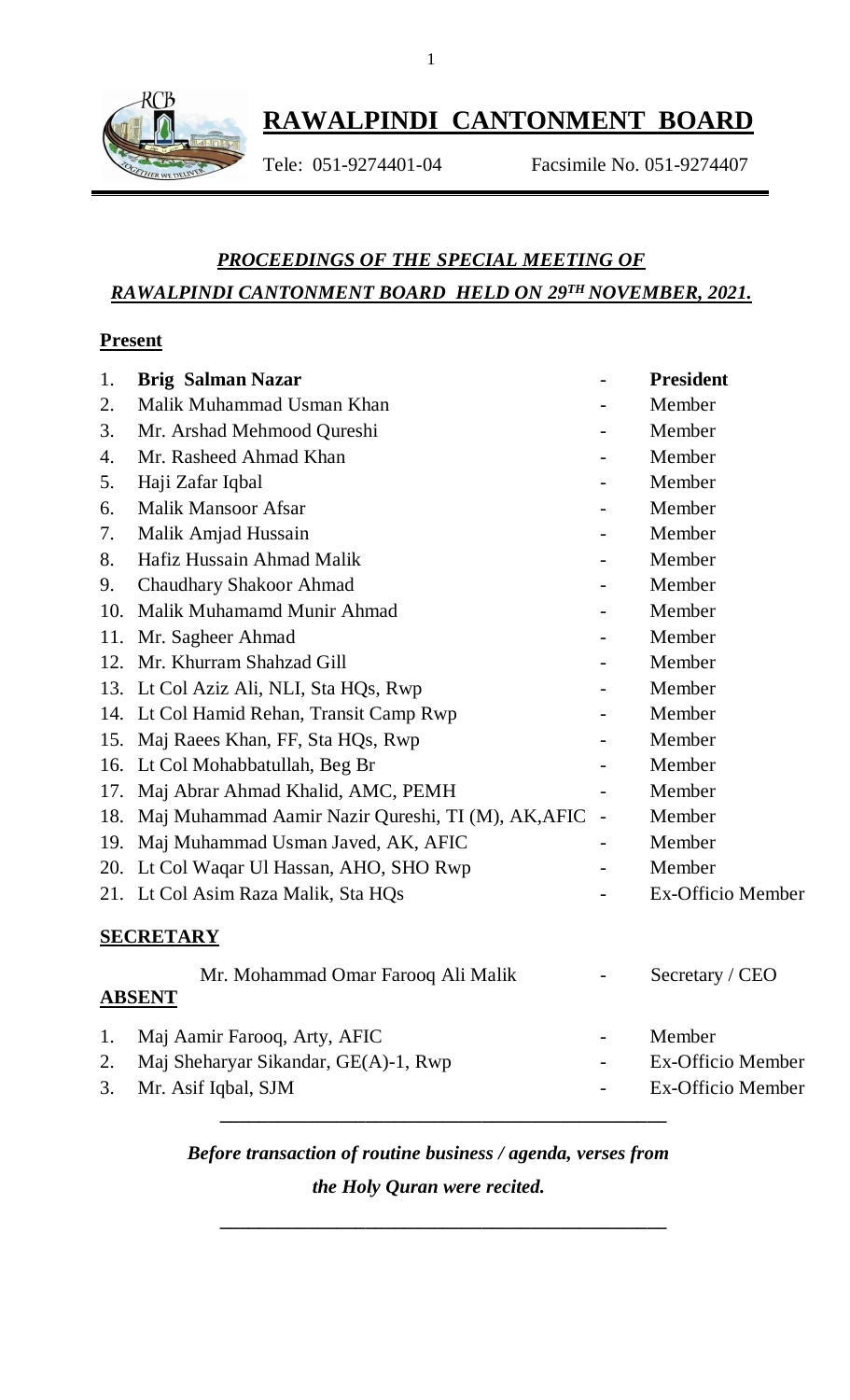#### **Item No: 1 ADMINISTRATION OF "OATH" OF THE PCB.**

To administer the **"Oath"** by **Brig Salman Nazar, Station Commander,** 

**Rawalpindi** as **"President Cantonment Board"** as per Section 18 & 20 of the Cantonments Act, 1924.

The **"Oath"** to be adminsitered in English / Urdu is placed on the table.

### **Resolution : Brig Salman Nazar administered the "Oath" as the President, Cantonment Board, Rawalpindi.**

### **Item No: 2 ADMINISTRATION OF "OATH" TO THE MEMBERS ELECTED AGAINST THE SPECIAL INTEREST SEATS RESERVED FOR PEASANTS AND NON-MUSLIMS.**

To administer the "Oath" to the following members of the Board (elected unopposed against the **Special Interest Seats reserved for Peasants and Non-Muslims**) by the President Cantonment Board, Rawalpindi, as required under Rule 44 & 87 of the Cantonments Local Government Election Rules, 2015 :-

| <b>S. NO:</b> | <b>NAME OF MEMBER</b>    | <b>CATEGORY</b>              |
|---------------|--------------------------|------------------------------|
|               | Mr. Sagheer Ahmad        | <b>Peasants</b>              |
|               | Mr. Khurram Shahzad Gill | <b>Non-Muslim (Minority)</b> |

The **"Oath"** to be adminsitered in English / Urdu is placed on the table.

**Resolution : The Oath of allegiance was administered by the PCB to the following Members of the Rawalpindi Cantonment Board (elected unopposed against the Special Interest Seats reserved for Peasants and Non-Muslims**)**, as required under Rule 44 & 87 of the Cantonments Local Government Election Rules, 2015 :-**

| <b>S. NO:</b> | <b>NAME OF MEMBER</b>    | <b>CATEGORY</b>              |
|---------------|--------------------------|------------------------------|
|               | Mr. Sagheer Ahmad        | <b>Peasants</b>              |
|               | Mr. Khurram Shahzad Gill | <b>Non-Muslim (Minority)</b> |

**After taking oath, both the Elected Members unanimously extended the vote of thanks to the President Cantonment Board.**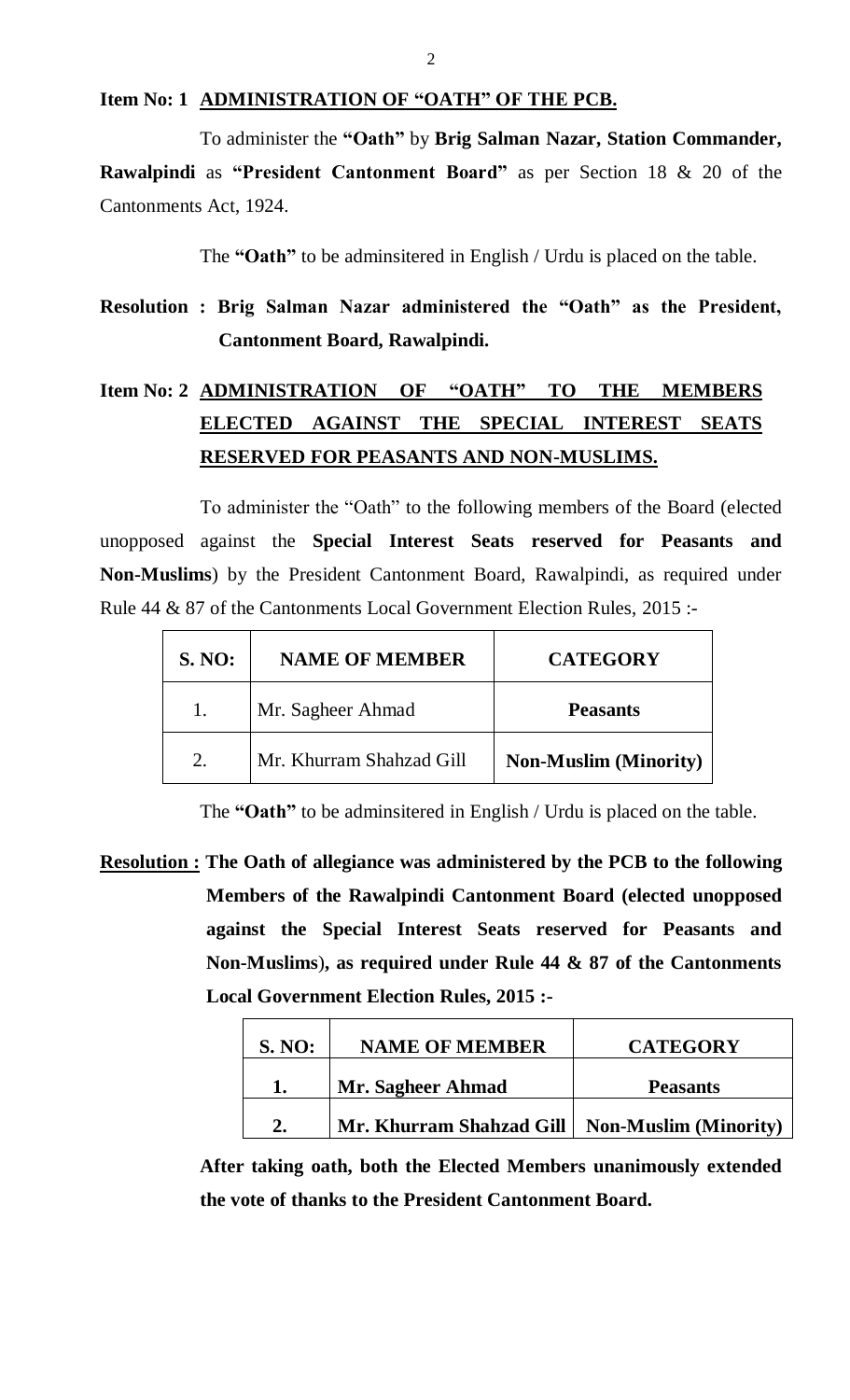#### **Item No: 3 ADMINISTRATION OF OATH TO THE NOMINATED MEMBERS.**

To adminsiter the oath to the following nominated members of the Board, as required under Section 18 of the Cantonments Act, 1924 :-

| 1. Lt Col Hamid Rehan, Transit Camp Rwp            | Member            |
|----------------------------------------------------|-------------------|
| 2. Maj Raees Khan, FF, Sta HQs, Rwp                | Member            |
| 3. Lt Col Mohabbatullah, Beg Br                    | Member            |
| 4. Maj Abrar Ahmad Khalid, AMC, PEMH               | Member            |
| 5. Maj Muhammad Aamir Nazir Qureshi, TI (M), Arty- | Member            |
| 6. Maj Aamir Farooq, Arty, AFIC                    | Member            |
| 7. Maj Muhammad Usman Javed, AK, AFIC              | Member            |
| 8. Lt Col Waqar Ul Hassan, AHO, SHO Rwp            | Member            |
| 9. Lt Col Asim Raza Malik, Sta HQs                 | Ex-Officio Member |
| 10. Maj Sheharyar Sikandar, GE(A)-1, Rwp           | Ex-Officio Member |
| 11. Mr. Asif Iqbal, SJM                            | Ex-Officio Member |

All allied papers are placed on the table.

### **Resolution : The Oath of allegiance was administered by the PCB to the following Nominated Members of the Rawalpindi Cantonment Board, as required under Section 18 of the Cantonments Act, 1924:-**

| 1. Lt Col Hamid Rehan, Transit Camp Rwp  |   | <b>Member</b>            |
|------------------------------------------|---|--------------------------|
| 2. Maj Raees Khan, FF, Sta HQs, Rwp      |   | <b>Member</b>            |
| 3. Lt Col Mohabatullah, Beg Br           | ۰ | <b>Member</b>            |
| 4. Maj Abrar Ahmad Khalid, AMC, PEMH     |   | <b>Member</b>            |
| 5. Maj Muhammad Aamir Nazir Qureshi,     |   |                          |
| TI (M), Arty                             |   | <b>Member</b>            |
| 6. Maj Aamir Farooq, Arty, AFIC          |   | <b>Member</b>            |
| 7. Maj Muhammad Usman Javed, AK, AFIC    | ۰ | <b>Member</b>            |
| 8. Lt Col Waqar Ul Hassan, AHO, SHO Rwp  |   | <b>Member</b>            |
| 9. Lt Col Asim Raza Malik, Sta HQs       |   | <b>Ex-Officio Member</b> |
| 10. Maj Sheharyar Sikandar, GE(A)-1, Rwp | ۰ | <b>Ex-Officio Member</b> |
| 11. Mr. Asif Iqbal, SJM                  |   | <b>Ex-Officio Member</b> |

**After taking oath, all the Nominated Members unanimously extended the vote of thanks to the President Cantonment Board.**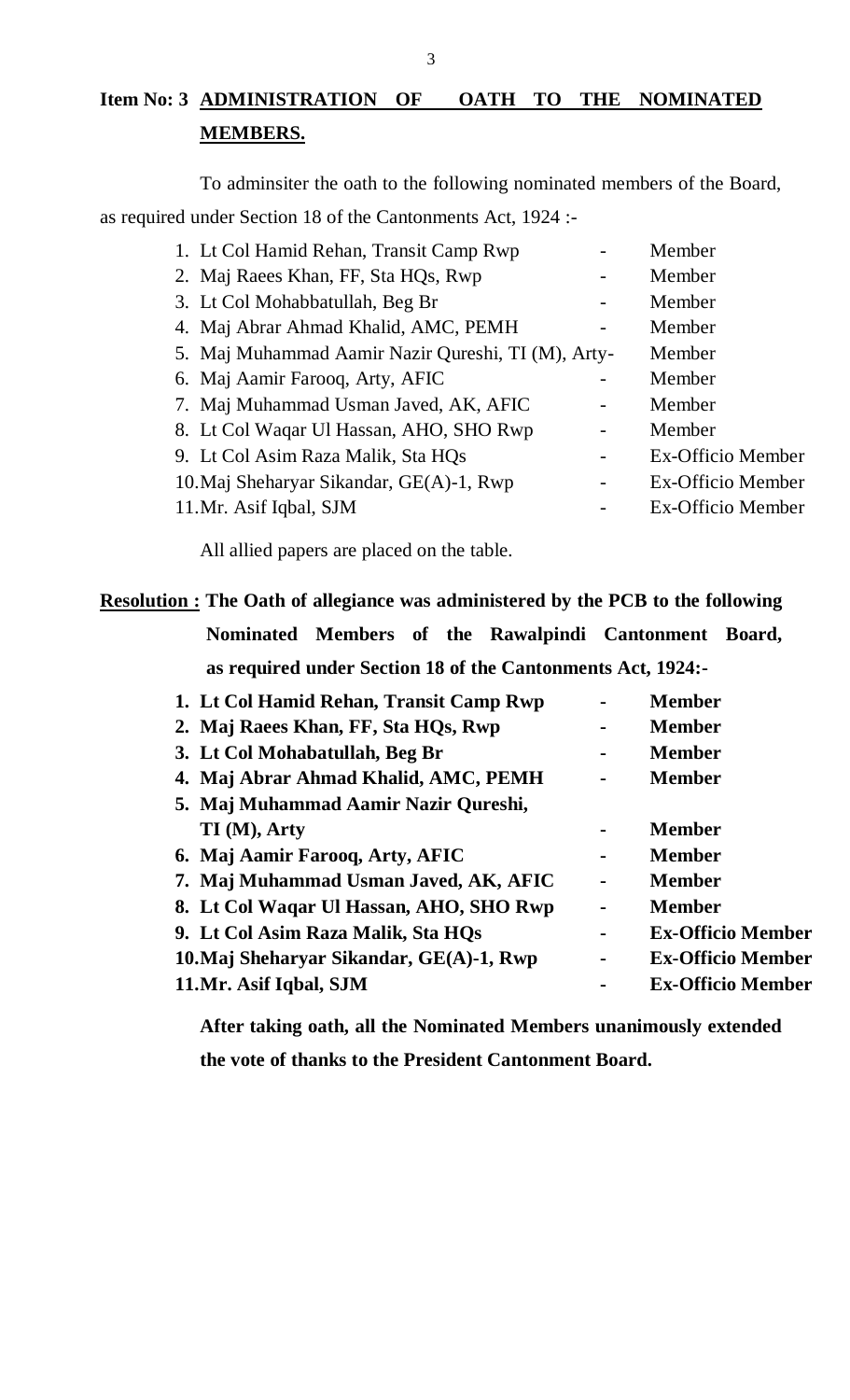#### **Item No: 4 ELECTION OF VICE PRESIDENT.**

To conduct the election of the Vice President, Cantonment Board, Rawalpindi, as required under Rule 88 of the Cantonments Local Government Election Rules, 2015 in the manner as prescribed in Rule 89 ibid, which is reproduced hereunder for conveneince / reeayd reference :-

#### **"Manner of election:-**

*(1) Any member of the Board including those elected to special interest seats present at the meeting may propose by name any other elected member for office of Vice-President and if another elected member seconds the proposal, the person proposed shall be deemed to be a candidate:*

*Provide that if none of the elected members present proposes the name of another elected member, any elected member may propose his own name and thereupon he shall be deemed to be a candidate:*

*Provided further that if no proposal is seconded, the elected member proposed shall be deemed to be a candidate.*

*(2) A candidate may withdraw his candidature before the President proceeds to declare the result or t take the poll, as the case may be, and thereupon such person shall cease to be a candidate.*

*(3) If there is only one candidate, the President shall forthwith declare such candidate to be elected as the Vice-President.*

*(4) If there be more than one candidate, the President shall hand over to each elected member present, a voting paper in Form-XX in which the name of candidates who have been duly admitted shall be entered and shall ask each elected member to so record his vote that no other person can see the recording by placing a cross-mark in the space provided for the purpose in the voting paper opposite thye name of the candidate for whome the member intends to vote. If an member can not read or write, he may request the President to assist him in the marking of the voting paper.*

*(5) Before handing over a voting paper under sub-rule (4), the President shall sign on its reverse to ensure the genuineness of the voting paper.*

*(6) The voting paper shall be invalid, if :-*

- *a) It does not bear on ites reverse the signature of the President as required under sub-rule (5);*
- *b) The cross markes are placed opposite name of more than one candidate'*